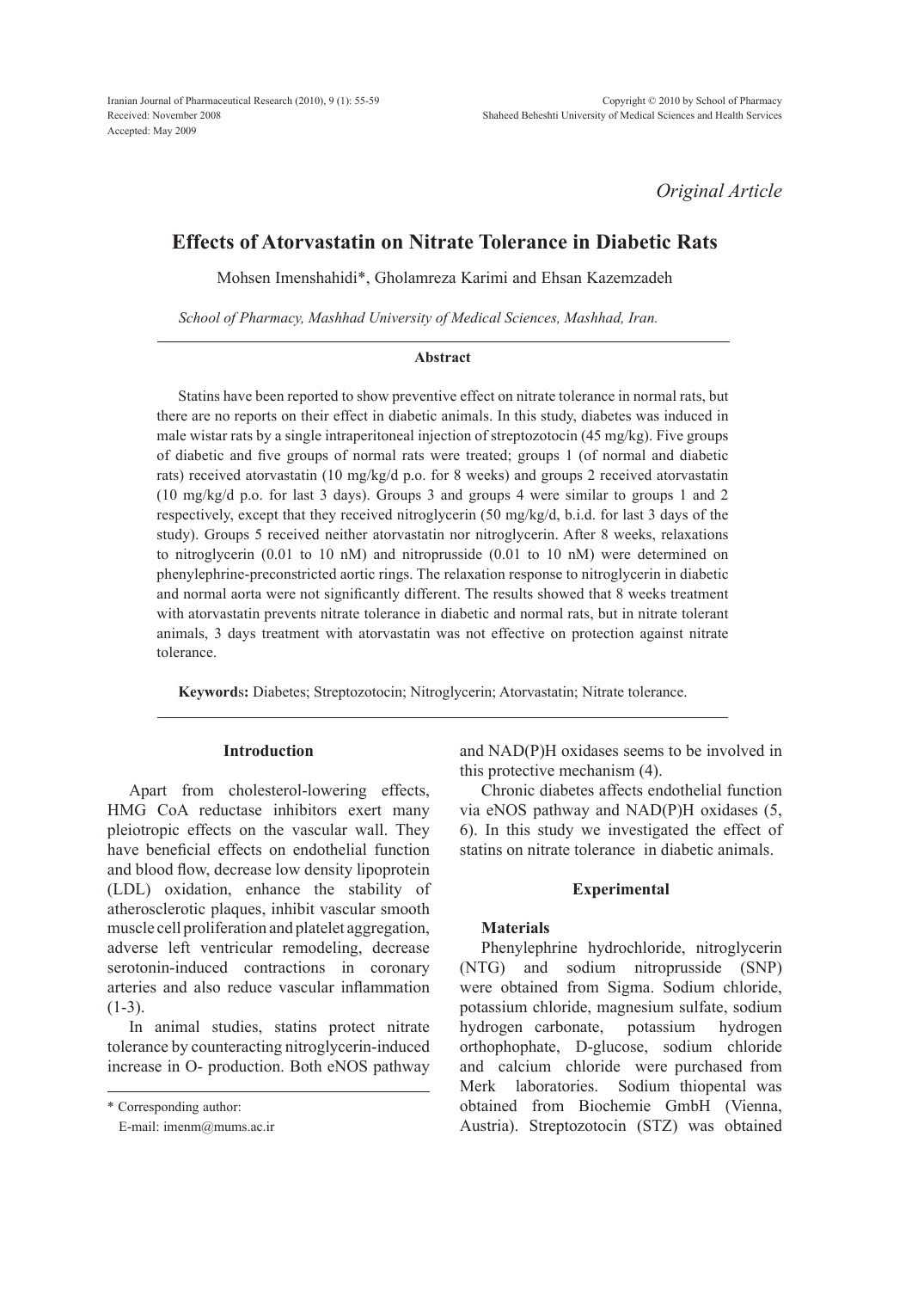from Pharmacia & Upjohn (USA).

# *Animals*

In this study, we used male wistar rats (Razi Institutes, Mashhad, Iran), weighing 250-300 g. All animal procedures were approved by the ethical committee of Mashhad University of Medical Sciences.

# *Study design*

Diabetes, induced in male wistar rats (Razi Institutes, Mashhad, Iran) weighing 250- 300 g, by a single intraperitoneal injection of streptozotocin (45 mg/kg) dissolved in sterile 0.9% NaCl solution, was verified 24 h later by estimating hyperglycaemia (7). Non-diabetic control animals were injected with an equivalent volume of the vehicle. Both groups were maintained under the same conditions, supplied with food and water ad libitum until death. In some groups, animals received atorvastatin by drinking water. Manifestation of diabetes was verified one week later by determination of blood glucose by glucometer and test strips (Lifescan, Inc, USA). Rats were considered as diabetic when blood glucose levels were more than  $270 \text{ mg/dL}$  (8).

In our experiment, we used four groups of normal animals and four groups of diabetic animals. We designed protocols to evaluate the effect of 8 weeks or 3 days atorvastatin on nitrate tolerance in diabetics and normal tolerant and non-tolerant animals. Tolerant animals have reduced response to nitroglycerine due to three days of nitroglycerine administration, while non-tolerant animals have normal response to nitroglycerine. The protocols used for each group of animals were summarized in Table 1.

# *Studies of vasomotor responses*

At the end of 8 weeks treatment periods, rats were anesthetized with interaperitoneal injection of sodium thiopental (80 mg/kg) and their thoracic aorta was removed, cleaned of adhering fat and cut into rings of 3-4 mm long. All rings were mounted under 2 g resting tension on stainless steel hooks in 20 mL organ baths. These organ chambers were filled with Krebs-Henseleit solution (KHS), with a composition  $(in mM)$  of: NaCl 118, KCl 4.7, MgSO<sub>4</sub> 2 H<sub>2</sub>O

 $1.2 \text{ KH}_2\text{PO}_4$ ,  $2 \text{ H}_2\text{O}$   $1.2$ , NaHCO<sub>3</sub>  $25$ , CaCl<sub>2</sub>  $2.5$ and glucose 11.1., aerated with a mixture of 95%  $O_2/5\%$  CO<sub>2</sub> and kept at 37°C. Tension was measured isometrically by a force transducer (Grass FTO3C) and recorded continuously by a transducer amplifier (Janssen Scientific Instruments) and a pen recorder.

Aortic rings were pre-contracted with 1 µM phenylephrine and concentration-response curve for nitroglycerin NTG (0.01 to 10 nM) and SNP (0.01 to 10 nM) were obtained by cumulative addition of these drugs to the bath solution. These experiments were performed in all 8 groups of normal and diabetic groups

#### *Statistical analysis of data*

Results were expressed throughout as Means  $\pm$  S.E.M. and were analyzed by one-way analysis of variance (ANOVA) followed by a Tukey-Kramer multiple comparison test. A P value of <0.05 was considered to be significant.

# **Results**

*Blood glucose levels in normal and diabetic rats*

Streptozotocin treatment significantly increased blood glucose concentration (Table 2). But atorvastatin had no significant effects on blood glucose in normal or diabetic animals  $(P > 0.05)$ .

# *Induction of nitrate tolerance in normal and diabetic groups*

Relaxation response to nitroglycerin in diabetic animals was similar to normal animals. Three days administration of nitroglycerin induced nitrate tolerance in both of normal and diabetic groups (Figure 1).

*Effect of atorvastatin treatment on nitrate tolerance in normal animals*

Eight weeks administration of atorvastatin prevented nitrate tolerance induction in normal animals, but 3 days atorvastatin was not effective on nitrate tolerance (Figure 2).

*Effect of atorvastatin treatment on nitrate tolerance in diabetic animals* 

Eight weeks administration of atorvastatin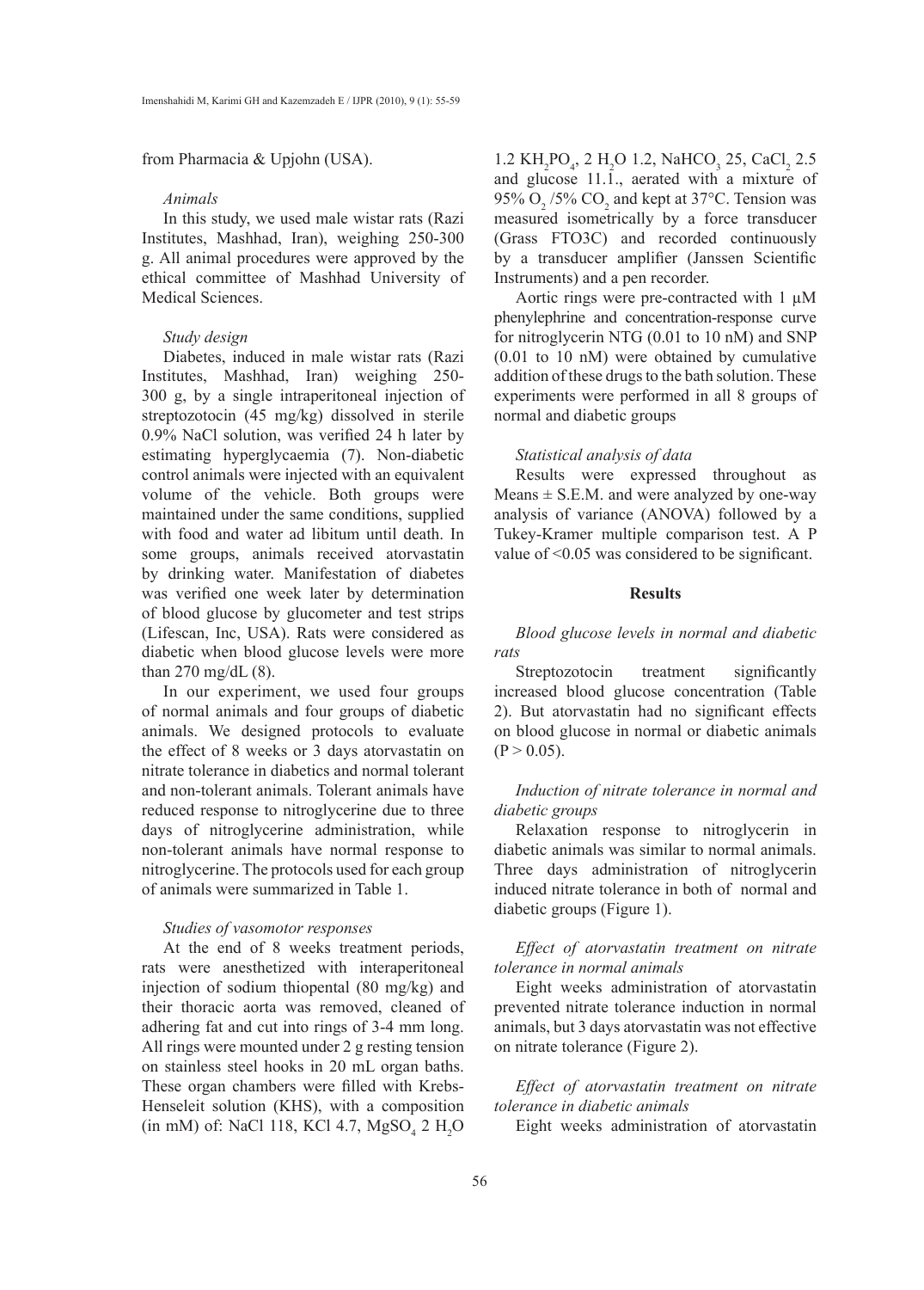| Group      | Single injection of<br>$STZ$ (45 mg/kg)<br>in the first day | Atorvastatin<br>(in drinking water)<br>for 8 weeks | Atorvastatin<br>(in drinking water)<br>in the last 3 days | NTG (50 mg/kg/d, s.c. injections b.i.d.)<br>in the last 3 days |
|------------|-------------------------------------------------------------|----------------------------------------------------|-----------------------------------------------------------|----------------------------------------------------------------|
| Normal 1   |                                                             |                                                    |                                                           |                                                                |
| Diabetic 1 | $^{+}$                                                      |                                                    |                                                           |                                                                |
| Normal 2   |                                                             | $^{+}$                                             | $^{+}$                                                    |                                                                |
| Diabetic 2 | $^{+}$                                                      | $^{+}$                                             | $^{+}$                                                    |                                                                |
| Normal 3   |                                                             |                                                    |                                                           | $^{+}$                                                         |
| Diabetic 3 | $^{+}$                                                      |                                                    |                                                           | $^{+}$                                                         |
| Normal 4   |                                                             | $^{+}$                                             | $^{+}$                                                    | $^{+}$                                                         |
| Diabetic 4 | $^{+}$                                                      | $^{+}$                                             | $^{+}$                                                    | $^{+}$                                                         |
| Normal 5   |                                                             |                                                    | $^{+}$                                                    | $^{+}$                                                         |
| Diabetic 5 | $^{+}$                                                      |                                                    | $^{+}$                                                    | $^{+}$                                                         |

| Table 1. Protocols of the treatment <sup>*</sup> of animal throughout eight weeks. |  |  |  |
|------------------------------------------------------------------------------------|--|--|--|
|------------------------------------------------------------------------------------|--|--|--|

+ Administered

- Not administered

prevented nitrate tolerance induction in diabetic animals; but 3 days atorvastatin was not effective on (Figure 3).

# *Responsiveness to nitroprusside*

Administration of nitroglycerin (3 days) and administration of atorvastatin (3 days or 8 weeks) had effects on responsiveness of aorta to nitroprusside (data not shown).

# **Discussion**

The results showed that atorvastatin protects normal and diabetic rats against nitrate tolerance on eight- week treatment protocol, but short-term (3 days) administration of atorvastatin is not as effective. To the best of our knowledge, this is the first report on the evaluation of duratuion of atorvastatin administration on prevention of nitrate tolerance in both normal and diabetic rats. Similar results have been previously obtained in normal rats (4), but to the best of our knowledge,

**Table 2.** Blood glucose concentrations (mg/dL) in control and diabetic rats, 2 and 8 weeks after treatment with either saline or streptozotocin ( $n = 15-20$ ).

| Group    | 2 Weeks        | 8 Weeks              |
|----------|----------------|----------------------|
| Control  | $161 \pm 12$   | $158 \pm 15$         |
| Diabetic | $315 \pm 10^a$ | $295 \pm 14^{\circ}$ |

P < 0.05 vs. controls

this is the first report on the same effect in diabetic animals. This particularly important as diabetes is one of the pathologic conditions that affect endothelial response to the vasoldilator agents (9).

Although there are two published studies that showed a primary nitrate tolerance in diabetic patients (10, 11), however, based on our data, it seems that 8 weeks diabetes did not reduce the relaxatory response to nitroglycerin by itself. Three days administration of nitroglycerin induces tolerance in both normal and diabetic animals. This discrepancy may be related to species differences, the duration of diabetes or difference in type of study (in vivo versus in vitro).

No change in response of aorta to nitroglycerin was observed after 8 weeks administration of atorvastatin. Thus, it is assumed that atorvastatin does not show direct effects on relaxatory response of aorta, but prevents nitrate tolerance induction. Administration of atorvastatin had also no effects on the blood sugar of diabetic nimals. Therefore, the protective effect of atorvastatin is not related to changes in diabetic conditions.

The response of nitrate tolerant aorta to nitroprusside (as a NO donor) was not significantly different in both group of nitrate tolerant and atorvastatin treated animals. Thus, it can be deduced that nitrate tolerance is not related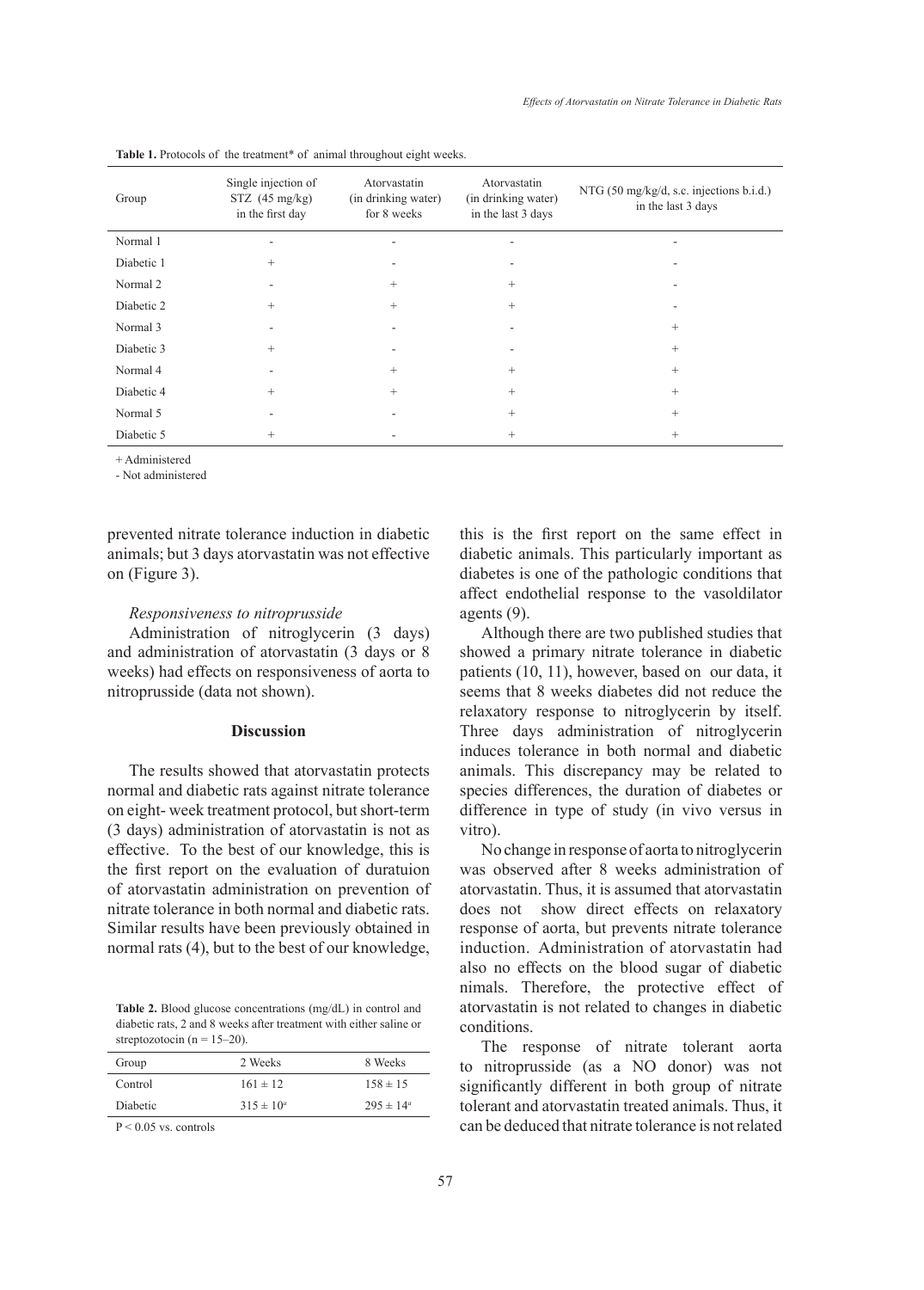

**Figure 1.** Concentration–response curves to nitroglycerin (NTG) in the phenylephrine (1 μM) pre-contracted aortic rings isolated from normal rats  $(\blacksquare)$ , diabetic rats  $(\blacktriangle)$ , normal rats treated with NTG for 3 days  $(\nabla)$  and diabetic rats treated with NTG for 3 days  $(\bullet)$ . Data are mean  $\pm$  SEM. A statistically significant difference was observed between normal (3 days NTG) rats comparing with normal rats not exposed to NTG. \*\*\*P < 0.001. There is also significant difference between diabetic (3 days NTG) rats comparing with diabetic rats not exposed to NTG.  $\# \# P \leq 0.001$ .

to decrease in responsiveness of aorta to NO and the preventive effect of atorvastatin is not caused by enhancement of NO responsiveness of aorta.

These findings are interesting as previous studies showed that neither diabetes (7) nor nitroglycerin (12) may change the sensitivity of smooth muscle to NO. Other factor that can change the responsiveness of aorta to nitroglycerin, is improvement of NO bioavailability, which can be achieved either by increasing of NO production via NOS stimulation or by reducing NO inactivation by oxidative radicals. The first mechanism (i.e. stimulation of NOS synthase), does not seem to be important in these circumstances because 8 weeks administration of atorvastatin did not changed the responsiveness of non-nitrate tolerated aorta to the nitroglycerin. But, regarding the second mechanism (i.e. reducing oxidative stress), it is reprted that nitrate tolerance increases super oxide production. Statins impede the production of superoxide anion via eNOS pathway (4).



**Figure 2.** Concentration–response curves to nitroglycerin (NTG) in the phenylephrine (1μM) pre-contracted aortic rings isolated from normal rats exposed to NTG for 3 days (■), normal rats treated with atorvastatin (10 mg/kg p.o.) for 8 weeks and exposed to NTG for 3 days (▲) and normal rats treated with atorvastatin (10 mg/kg p.o.) for 3 days and exposed to NTG for 3 days  $(\blacktriangledown)$ . Data are mean  $\pm$  SEM. A statistically significant difference was observed between normal (3 days NTG) rats comparing with normal rats (3 days NTG) treated with atorvastatin (10 mg/kg/d p.o.) for 3 days. \*\*\*P<0.001; \*\*P < 0.01. There is not significant difference between normal (3 days NTG) rats comparing with normal rats (3 days NTG) treated with atorvastatin (10 mg/kg/d p.o.) for 8 weeks ( $P > 0.05$ ).

Meanwhile, statins inhibit Rac GTPase activity via inhibition of geranyl geranylation, which decreases NAD(P)H-oxidase activation and superoxide production (14-16). Other studies also showed direct antioxidant activity of statins that can contributes in protective effect of atorvastatin on NO degradation by super oxide anion (17, 18). Among these mechanisms for reducing oxidative stress, it seems that direct antioxidant activity of statins is not important in these conditions and inhibition of Rac GTPase activity via geranyl geranylation inhibition seems to have more important role; because inhibition of geranyl geranylation is a slow mechanism needs time. This is consistent with our results that showed long term (8 weeks) but not short term (3 days) administration of atorvastatin has protective effect against nitrate tolerance.

 In conclusion, the present study shows that diabetes can not induce nitrate tolerance by itself and 8 weeks administration of atorvastatin can prevent nitrate tolerance in diabetic as well as normal rats.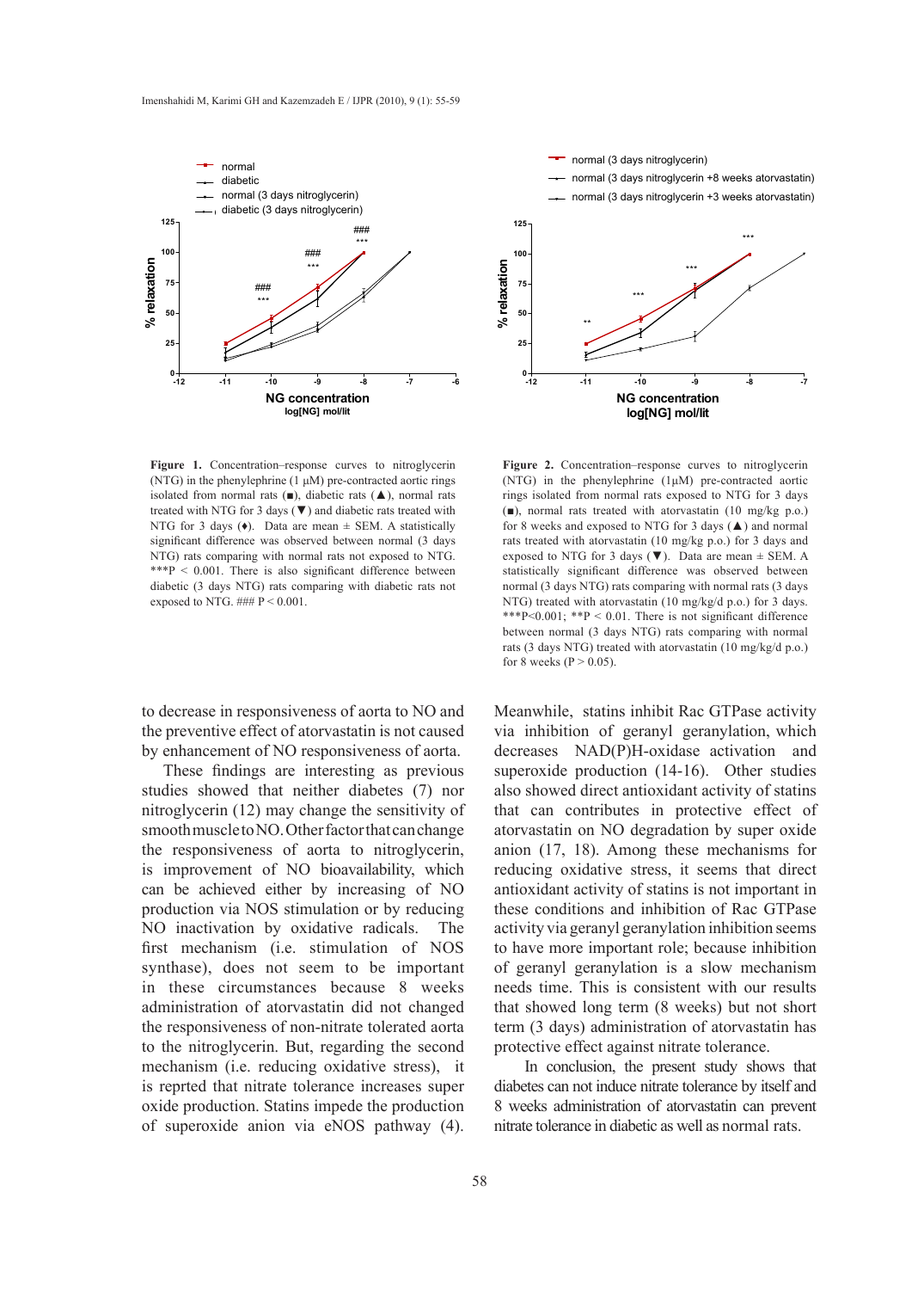

**Figure 3.** Concentration-response curves to nitroglycerin (NTG) in the phenylephrine (1 μM) pre-contracted aortic rings isolated from diabeticl rats exposed to NTG for 3 days (■), diabetic rats treated with atorvastatin (10 mg/kg/d p.o.) for 8 weeks and exposed to NTG for 3 days (▲) and diabetic rats treated with atorvastatin (10 mg/kg p.o.) for 3 days and exposed to NTG for 3 days ( $\nabla$ ). Data are mean  $\pm$  SEM. A statistically significant difference was observed between diabetic (3 days NTG) rats comparing with diabetic rats (3 days NTG) treated with atorvastatin (10 mg/kg/d p.o.) for 3 days \*\*\*P < 0.001; \*\*P < 0.01;  $*P$  < 0.05. There is not significant difference between diabetic (3 days NTG) rats comparing with diabetic rats (3 days NTG) treated with atorvastatin (10 mg/kg p.o.) for 8 weeks ( $P > 0.05$ ).

## **Acknowledgements**

This study was supported by a grant from the Research Deputy of Mashhad University of Medical Sciences, Mashhad, Iran.

#### **References**

- Veillard N and March F. Statins; the new aspirin. *Cell*  (1) *Mol. Life Sci.* (2002) 59: 1771-86.
- (2) Kang L, Ge CJ and Hu SJ. Beneficial effect of atorvastatin on left ventricular lemodeling in spontaneously hypertensive rats. *Pharmacology* (2007) 80: 120-126.
- (3) Crespo MJ and Quidgley JA. Statins decrease serotonin-induced contractions in coronary arteries of swine *in vitro. Pharmacology* (2006) 76: 141-147.
- Fontaine D, Otto A, Fontaine J and Berkenboom G. (4) Prevention of nitrate tolerance by long-term treatment with statins. *Cardiovasc. Drug Ther.* (2003) 17: 123–128.
- (5) Kuboki K, Jiang ZY, Takahara N, Ha SW, Igarashi M, Yamauchi T, Feener EP, Herbert TP, Rhodes CJ and King GL. Regulation of endothelial constitutive nitric oxide synthase gene expression in endothelial cells and *in vivo*: a specific vascular action of insulin.

*Circulation* (2000) 101: 676–681.

- Inoguchi T and Nawata H. NAD(P)H oxidase activation: a potential target mechanism for diabetic vascular complications, progressive beta-cell dysfunction and metabolic syndrome. *Curr. Drug Targets* (2005) 6: 495-501. (6)
- (7) Cotter MA, Jack AM and Cameron NE. Effects of the protein kinase C inhibitor LY333531 on neural and vascular function in rats with streptozotocin-induced diabetes. *Clin. Sci.* (2002) 103: 311–321.
- (8) Rosen P, Ballhausen T and Stockklauser K. Impaired of endothelium dependent relaxation in the diabetic rat heart: mechanisms and implications. *Diabetes Res. Clin. Pract.* (1996) 31: 143–155.
- Fatehi-Hassanabad Z, Imen-Shahidi M, Fatehi M, (9) Farrokhfall K and Parsaeei H. The beneficial *in vitro* effects of lovastatin and chelerythrine on relaxatory response to acetylcholine in the perfused mesentric bed isolated from diabetic rats. *Eur. J. Pharmacol.* (2006) 535: 228–233.
- $(10)$  Mc Veigh G, Brennan N and Johnston D. Primary nitrate tolerance in diabetes mellitus. *Diabetologia* (1994) 37: 115-117.
- $(11)$  Mc Veigh GE, Morgan DR, Allen P, Trimble M, Hamilton P, Dixon LJ, Slike B and Hayes JR. Early vascular abnormalities and de *novo* nitrate tolerance in diabetes melitus. *Diabetes Obes. Metab.* (2002) 4: 336-410
- $(12)$  Otto A, Fontaine D, Fontaine J and Berkenboom G. Rosuvastatin treatment protects against nitrateinduced oxidative stress. *J. Cardiovasc. Pharmacol.* (2005) 46: 177-184.
- (13) Takiguchi Y, Sotoh N, Hashimoto H and Nakashima M. Changes in vascular reactivity in experimental diabetic rats: comparison with hypothyroid rats. *Blood Vessels* (1988) 25: 250-260.
- Endres M and Laufs U. Effects of statins on (14) endothelium and signaling mechanisms. *Stroke* (2004) 35: 2708-2711.
- (15) De Sotomayor MA, Herrera MD, Marhuenda E and Andriantsitohaina R. Charcterization of endothelial factors involved in the vasodilatory effect of simvastatin aorta and small mesentric artery of the rat. *Br. J. Pharmacol.* (2000) 131: 1179-1187.
- Wagner HA, Kohler T, Ruckschloss U, Just I and (16) Hecker M. Improvement of nitric oxide–dependent vasodilatation by HMG-CoA reductase inhibitors through attenuation of endothelial superoxide anion formation. *Arterioscler. Thromb. Vasc. Bio.* (2000) 20: 61-69.
- $(17)$  Koh KK Effects of statins on vascular wall vasomotor function, inflammation and plaque stability. *Cardiovasc. Res.* (2000) 47: 648-657.
- (18) Vaughan CJ, Gotto AM and Basson CT. The evolving role of statins in the management of atheroschlerosis. *J. Am. Coll. Card.* (2000) 35: 1-10.

This article is available online at http://www.ijpr-online.com